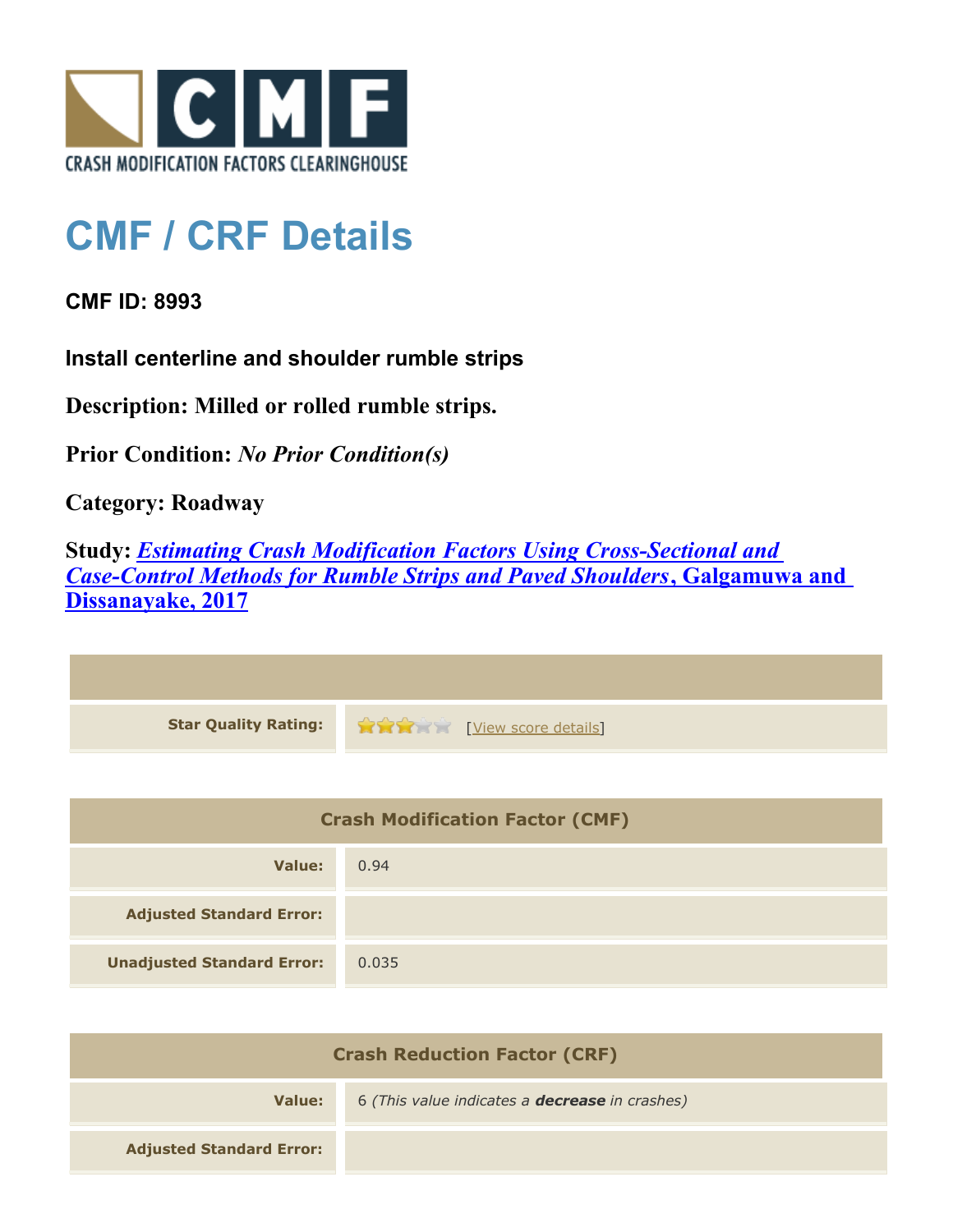| <b>Applicability</b>       |                                                                      |
|----------------------------|----------------------------------------------------------------------|
| <b>Crash Type:</b>         | Head on, Run off road, Sideswipe                                     |
| <b>Crash Severity:</b>     | K (fatal), A (serious injury), B (minor injury), C (possible injury) |
| <b>Roadway Types:</b>      | Not specified                                                        |
| <b>Number of Lanes:</b>    |                                                                      |
| <b>Road Division Type:</b> | Undivided                                                            |
| <b>Speed Limit:</b>        |                                                                      |
| <b>Area Type:</b>          | Rural                                                                |
| <b>Traffic Volume:</b>     | 30 to 15900 Annual Average Daily Traffic (AADT)                      |
| <b>Time of Day:</b>        | All                                                                  |

## *If countermeasure is intersection-based*

| <b>Intersection Type:</b>         |  |
|-----------------------------------|--|
| <b>Intersection Geometry:</b>     |  |
| <b>Traffic Control:</b>           |  |
| <b>Major Road Traffic Volume:</b> |  |
| <b>Minor Road Traffic Volume:</b> |  |

| <b>Development Details</b>      |              |
|---------------------------------|--------------|
| <b>Date Range of Data Used:</b> | 2009 to 2014 |
| <b>Municipality:</b>            |              |
| State:                          | <b>KS</b>    |